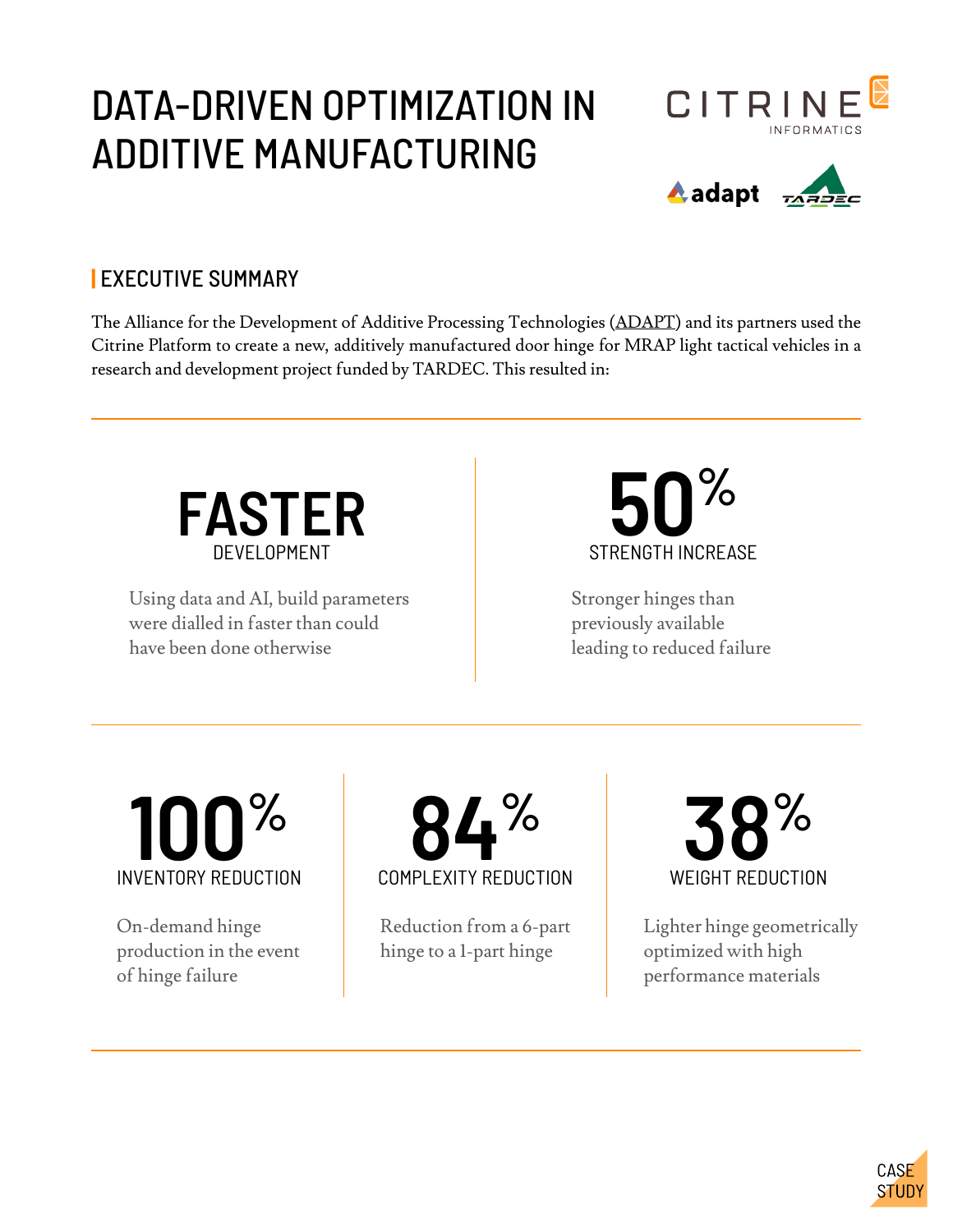### **|** CHALLENGE

In 2007, the U.S. Department of Defense began a program to produce Mine-Resistant Ambush Protected (MRAP) light tactical vehicles. In response to changing threats in the field, the cab doors were later modified; adding a 400-lb. armor plate to the existing 800-lb. design to better protect soldiers inside the trucks.

Unfortunately, the increased armor weight exceeded the design strength of the doors' hinges (Figure 1), causing the hinge to fail. In some instances, doors fell off in the field while on patrol in Afghanistan and Crimea, leaving soldiers to determine how to reattach a 1,200-lb door to get themselves and their vehicle back to safety.



**Figure 1:** A picture of the cab door hinge on an Army MRAP vehicle.

Hinge failure removed some vehicles from the battlefield for as long as two years because of the lead time for OEM-supplied hinges: production, delivery, and installation. At times, the Army was forced to transport the vehicles back to the US, adding tremendous cost and leaving warfighters unprotected.

The performance problems and supply chain challenges led the US Army Tank and Automotive Research, Development, and Engineering Center (TARDEC) to seek an alternative design for replacement hinges. Due to the significantly shorter lead time offered by additive manufacturing (AM), TARDEC brought the challenge to the Alliance for the Development of Additive Processing Technologies (ADAPTSM) Center.





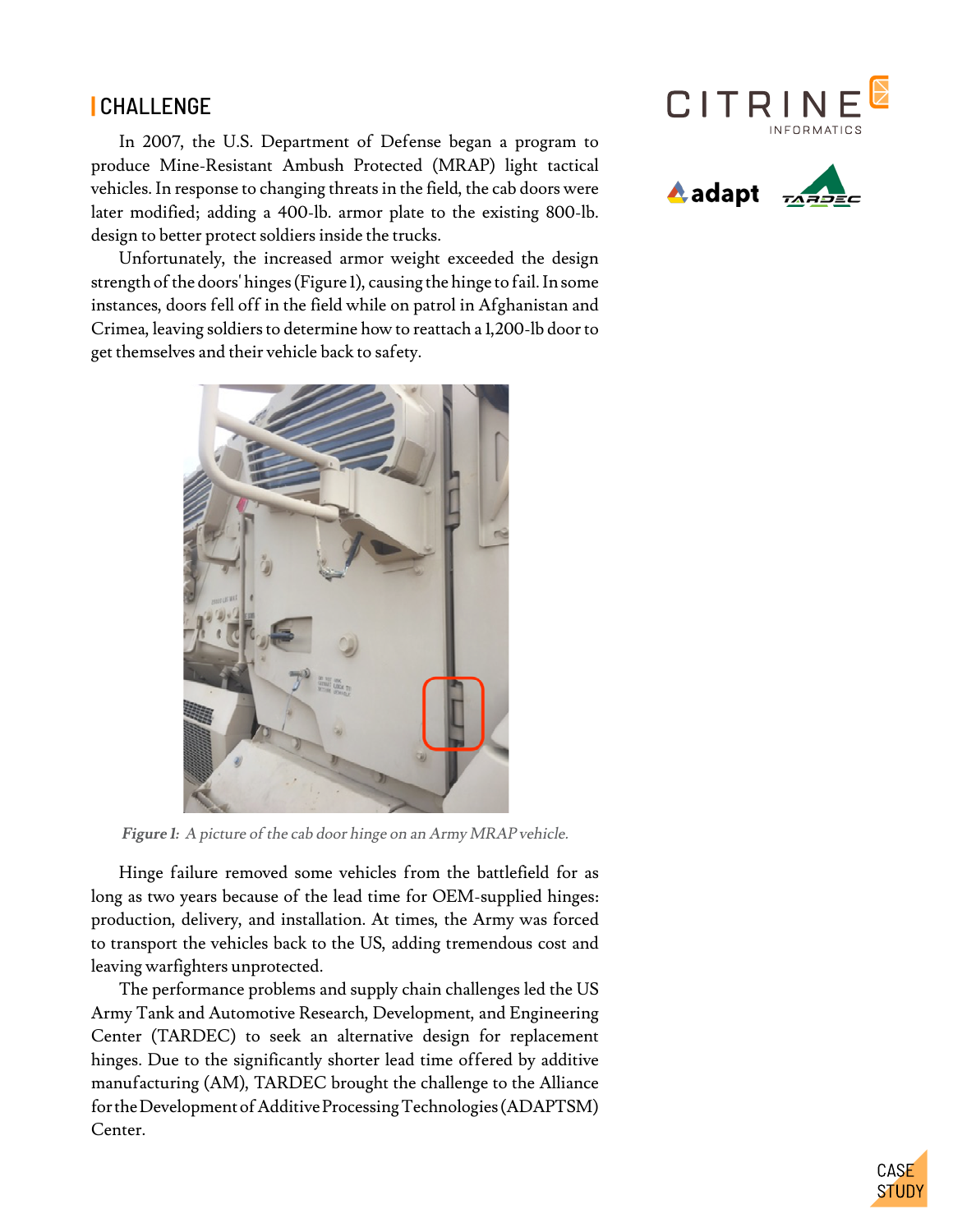### **|** SOLUTION

The ADAPT Center and its partners at Citrine Informatics, Elementum 3D, and the University of Pittsburgh used data-driven additive manufacturing (AM) to reproduce and redesign the hinges.

The initial phase of this program consisted of replicating and characterizing the fatigue performances of direct replacement parts with AM. Using the Citrination platform and preexisting data from other ADAPT projects, the team achieved an 84% prediction accuracy of build parameters on the first print, produced using a completely new materials/printer combination. Although this first build simply allowed the team to replicate the design of the OEM hinge assembly, a datadriven approach reduced the time to replicate existing performance characteristics and allowed the group to focus on how to create a lighter, stronger hinge.

Using a design and build strategy that incorporated new modeling, simulation and experimental test data into the Citrination platform, the team quickly produced quality specifications for temporary or permanent replacement parts. This iterative method – build, test, then use artificial intelligence (AI) to evaluate and update print parameters– significantly reduces development and qualification time (Figure 2). Further testing verified that AI-proposed settings like build direction and build speed produced a final product that met or exceeded the required performance in terms of strength, weight and durability.



**Figure 2:** Schematic of the sequential learning Methodology that ADAPT researchers applied to the hinge redesign process.





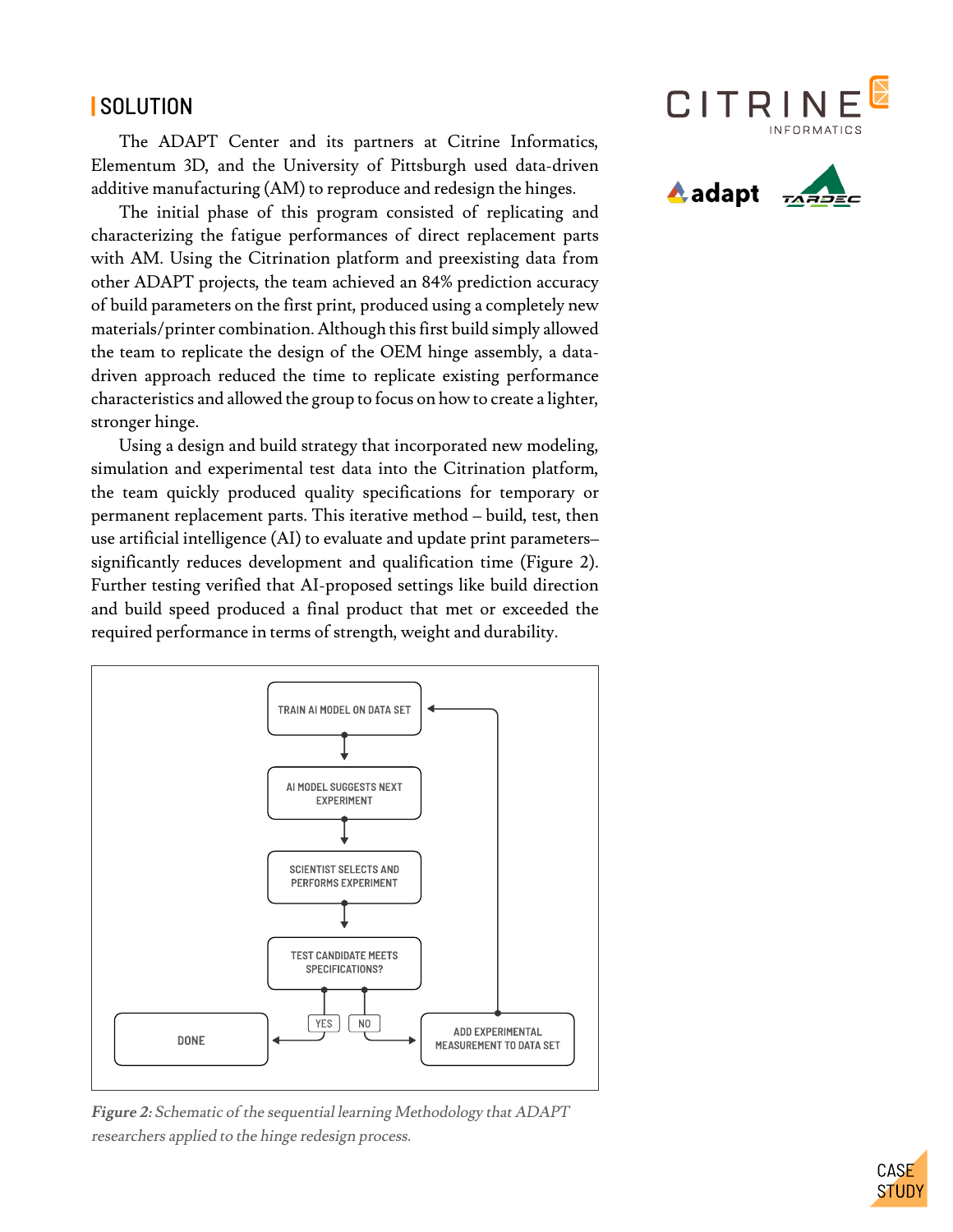Using this data-driven approach and the [design for additive](https://www.researchgate.net/publication/269231954_What_are_Principles_for_Design_for_Additive_Manufacturing) [principles](https://www.researchgate.net/publication/269231954_What_are_Principles_for_Design_for_Additive_Manufacturing), the team:

•Reduced the number of parts in the hinge assembly from six to one

•Reduced the maximum stress in the hinge joints from 900 MPa to below 90 MPa (an order of magnitude increase in the factor of safety).

•Increased the yield strength of the printed hinge compared to the traditional replacement (Figure 3)



**Figure 3:** Results from a 3-point bending test illustrate the increased yield strength of the AM-printed part relative (right) to the legacy replacement hinges (left).

Then, in the final stage of the process, ADAPT partnered with [Professor Albert To](https://www.engineering.pitt.edu/AlbertTo/) at the University of Pittsburgh to optimize the geometry of the designed-for-AM hinges, which reduced their weight by 38% relative to the original hinge assemblies (Figure 4).



**Figure 4:** Optimized geometry of the additively manufactured hinge, which reduced hinge weight by 38% from the original hinge assembly